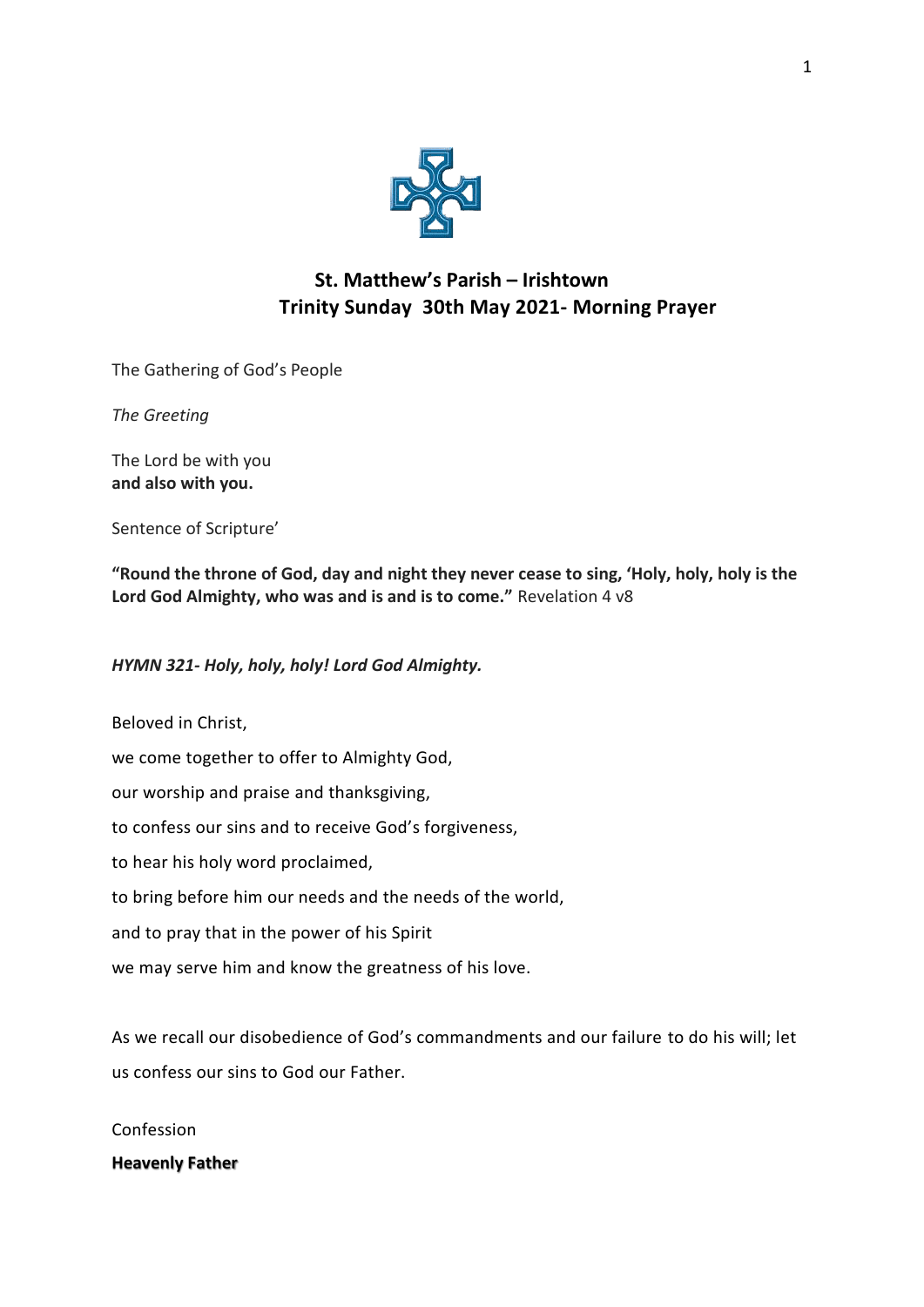**We have sinned against you and against our neighbour In thought and word and deed, through negligence, through weakness, through our own deliberate fault: by what we have done and by what we have failed to do. We are truly sorry and repent of all our sins. For the sake of your Son Jesus Christ who died for us, forgive us all that is past; and grant that we may serve you in newness of life to the glory of your name. Amen** 

#### *Absolution*

Almighty God, who forgives all who truly repent, Have mercy on you, pardon and deliver you from all your sins, confirm and strengthen you in all goodness and keep you in eternal life through Jesus Christ our Lord. Amen.

Proclaiming and Receiving the Word

O Lord, open our lips **And our mouth will proclaim your praise.** 

O God, make speed to save us **O Lord make haste to help us.**

Glory to the Father, and to the Son, and to the Holy Spirit: **as it was in the beginning, is now and shall be for ever. Amen.**

Praise the Lord. **The Lord's name be praised.**

*Hymn 352- Give thanks with a grateful heart*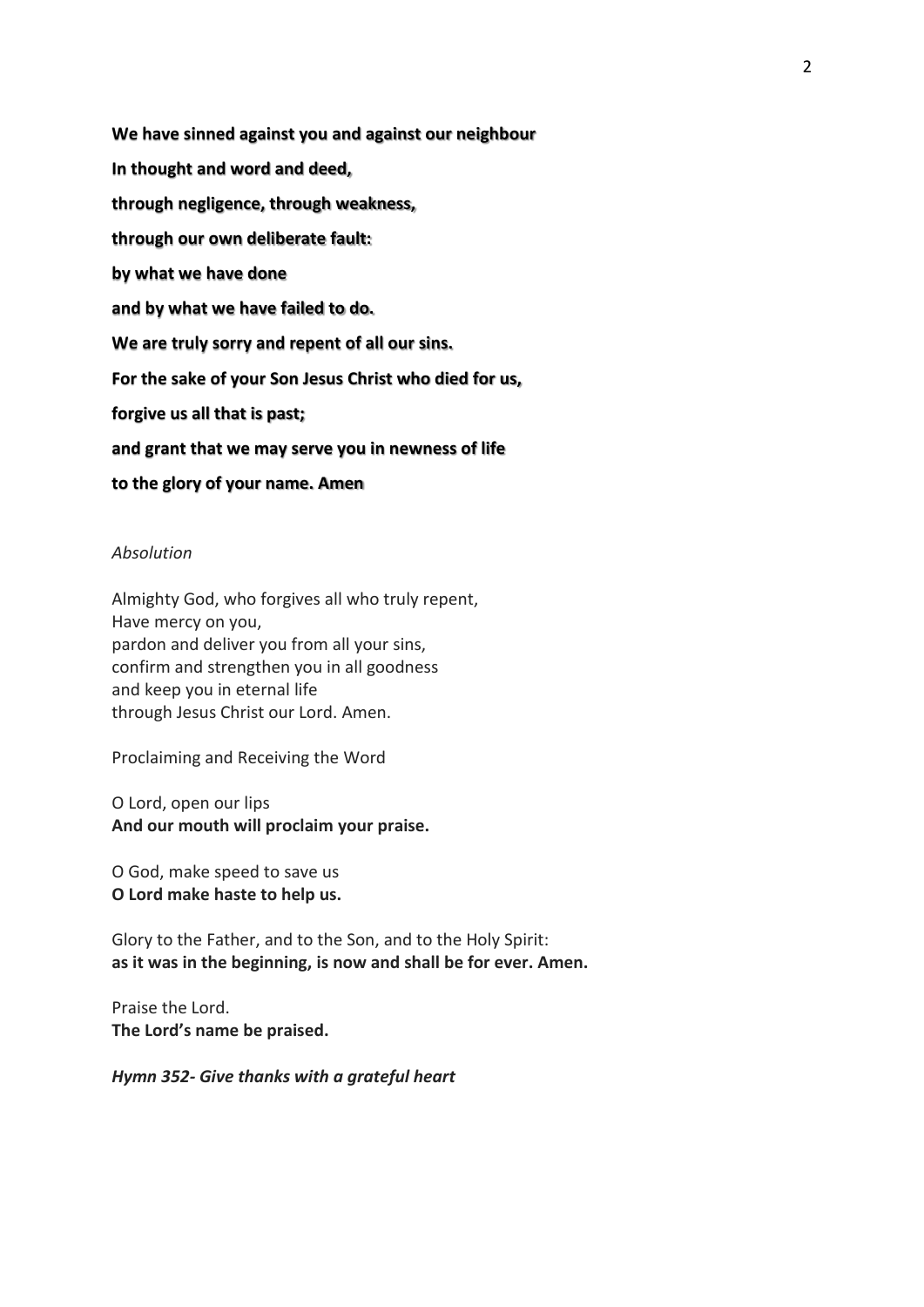The Old Testament Reading- Isaiah 6: 1-8

### *Hymn 196 O Worship the Lord in the Beauty of Holiness*

New Testament Reading – John 3 v 1-17

Sermon

Apostles Creed

The Prayers of the People

The Lord be with you **And also with you.**

Let us pray

#### **A Prayer for all who are preparing to sit exams or doing exams at this time**.

God, you have given us the ability to think and listen and learn.

We remember before you all who are sitting or preparing for exams at this time. Help them to remain calm.

In particular we bring to you the Leaving Certificate class of 2021 and especially those in our parish and community, remembering the uncertainty and anxiety that exists in their lives.

Whatever happens, let all students know that love and support abounds and enable them to know and share in the eternal wisdom that comes from heaven, through Jesus Christ your Son. Amen

#### **A Prayer for all those who continue to suffer from Covid 19**

Keep us, good Lord, under the shadow of your mercy. Sustain and support the anxious. Be with those who care for the sick, especially those on the 'Front Line', and lift up all who are brought low; that we may find comfort, knowing that nothing can separate us from your love in Jesus name we pray. Amen.

Let us pray for the coming of God's kingdom in the words our Saviour taught us; Our Father who are in Heaven….